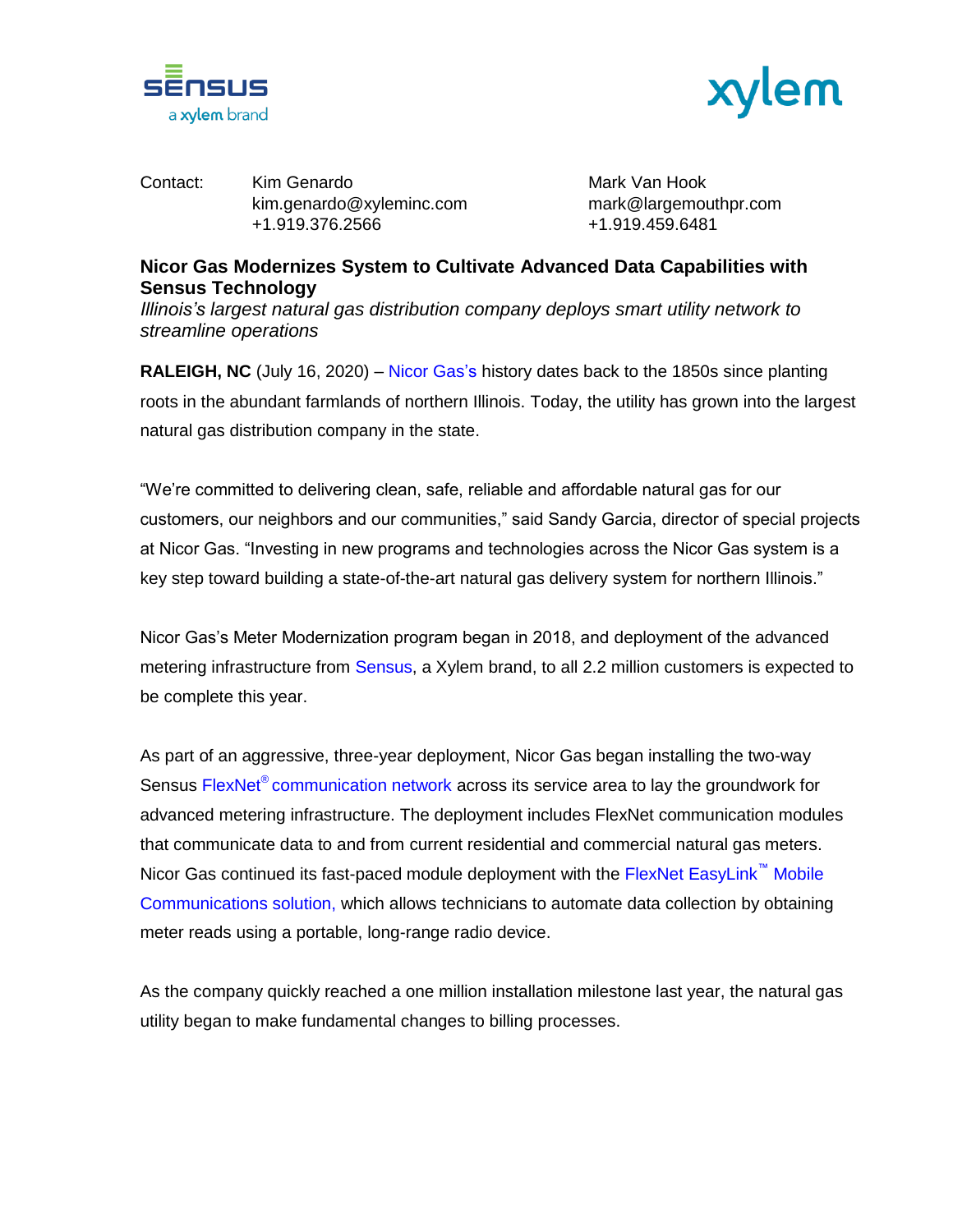"We transitioned from billing customers with estimated reads to actual reads from real-time data," said Gretchen Ohl, manager of advanced metering infrastructure deployment for Nicor Gas. "It was like going from the Stone Age to the Modern Age."

As the utility nears a full deployment of the FlexNet communication modules later this year, the Nicor Gas team sees the power of enhanced data collection extend beyond billing.

"The automation will enhance our customer experience by helping to eliminate estimated meter reads and providing more timely and accurate data about their energy usage," Garcia said. "The resulting analytics gives customers more control, enabling better informed energy- and costsavings decisions."

The new system has also helped the utility grow in its own efforts to become more energy efficient and sustainable.

"We are committed to pursuing an environmentally sustainable future for our customers and communities," Ohl said. "The ability to read meters remotely helps us simplify the process for customers moving to new properties and it also reduces our carbon footprint with far less service vehicles on the road."

Best of all, the new system was deployed without interruption of day-to-day natural gas service for most customers with outdoor-accessible meters. Read the full [case study](https://sensus.com/resources/case-studies/illinois-nicor-gas-evolves-system-to-cultivate-advanced-data-capabilities-with-sensus/) about Nicor Gas's aggressive three-year deployment and how the system is benefitting its customers.

## **About Sensus**

Sensus helps a wide range of public service providers—from utilities to cities to industrial complexes and campuses—do more with their infrastructure to improve quality of life in their communities. We enable our customers to reach farther through the application of technology and data-driven insights that deliver efficiency and responsiveness. We partner with them to anticipate and respond to evolving business needs with innovation in sensing and communications technologies, data analytics and services. Learn more at [sensus.com](http://www.sensus.com/) and follow @SensusGlobal on [Facebook,](https://www.facebook.com/SensusGlobal) [LinkedIn,](https://www.linkedin.com/company/sensus) [Twitter](https://twitter.com/SensusGlobal) and [Instagram.](http://www.instagram.com/sensusglobal)

## **About Xylem**

Xylem (XYL) is a leading global water technology company committed to solving critical water and infrastructure challenges with technological innovation. Our more than 16,000 diverse employees delivered revenue of \$5.25 billion in 2019. We are creating a more sustainable world